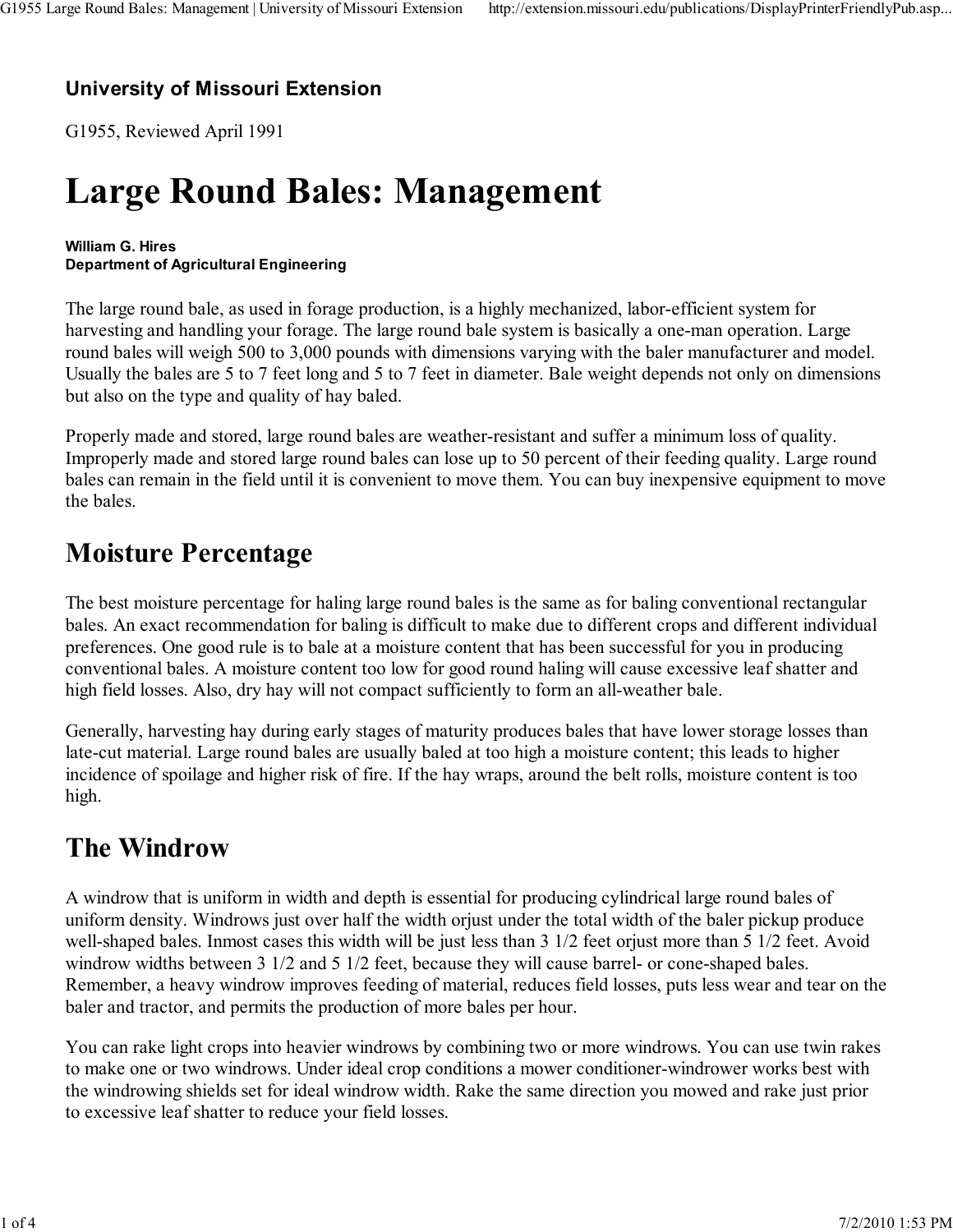# Baling

### Tractor

Most large round balers will require a tractor of 50 or more PTO horsepower. Hydraulic connections will be required, with the number depending on the baler being used. For the best pickup operation the tractor wheels (front and rear) should be spaced far enough apart to straddle the windrow. In most cases this would be 66 to 72 inches between the tires. In heavy windrows you may need to attach a shield under the drawbar to prevent bunching of the material.

#### Baler work rate

Research on different large round balers computes work rate as total tons of hay baled per hour. Work rate for a large round baler was found to be limited more by baler pickup performance than by bale chamber capacity.

### Leaf loss

Leaf losses occur at the windrow pickup and the bale chamber. Average leaf loss has been reported at II percent at the pickup and 16 percent from the bale chamber.

# Reducing Losses

### Pickup losses

To reduce pickup losses, follow these guidelines:

- Match baler pickup width to mower-conditioner or windrower.
- Set windrow width either slightly more than one-half the length of the bale or slightly less than the length of the bale.
- Leave windrows as heavy as possible.

#### Bale chamber losses

The length oftime required to form the bale in the chamber determines bale chamber losses. Since hay is in constant agitation while the bale is being formed, some hay works its way out of the chamber. Bale chamber leaf losses range from 16-40 percent and should be 16 percent or less. Bale chamber losses from conventional square bales average 2 to 5 percent. To reduce bale chamber losses follow these guidelines:

- Make windrows as heavy as possible.
- Make sure hay is conditioned.
- Bale hay when moisture is at the maximum level that permits safe storage (20 to 25 percent).
- Shorten time in the baling chamber by keeping feed rate as high as possible.
- In light crop conditions, reduce power take-off speed and run tractor in higher gear to maintain ground speed. This results in fewer turns per bale. Although it does increase pickup loss, total leaf loss is reduced.

# Narrow Windrows (less than 3 1/2 feet wide)

You end up with undesirable barrel-shaped bales when you follow a smooth weaving pattern as you move back and forth on narrow windrows (Figure lB) or when you drive straight down the windrow (Figure 1C). For more uniform bales, make sharper turns as shown in Figure 1A. First, crowd material into one side of the pickup for 10-12 seconds; then cross quickly to the other side and crowd material into the opposite side of the pickup for 10-12 seconds. Stay on each side more than 10-12 seconds for lighter crops and less than 10-12 seconds for heavier crops.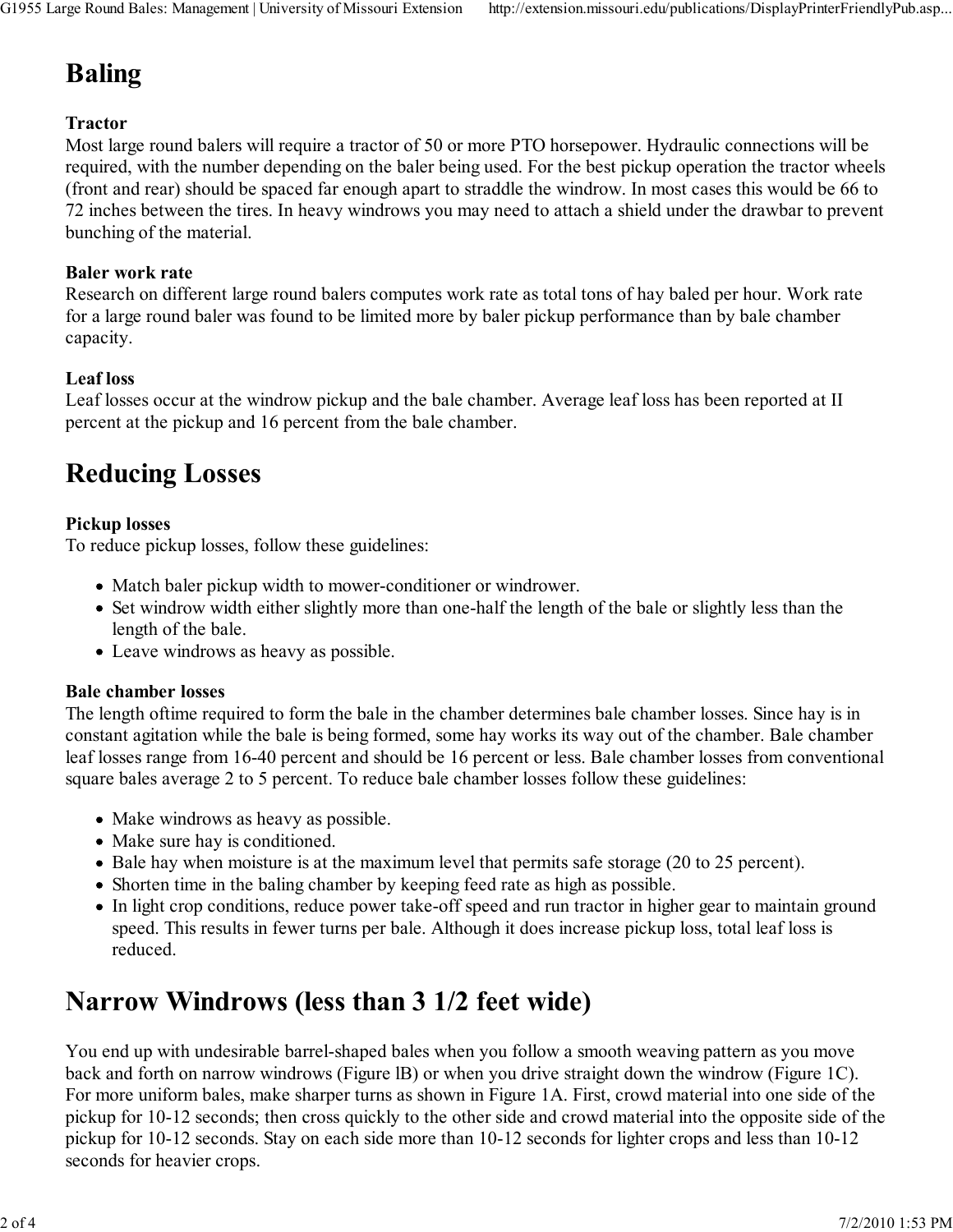

# Operating the Baler

Baler operation varies among different makes, and it is absolutely necessary to correctly follow the baler operator's manual. Forming weather-resistant bales that will store properly depends upon the operator's skill.

Follow these guidelines to improve your skill as a baler operator:

- Review the operator's manual.
- Attend training sessions conducted by baler dealer and/or company.
- Talk any problems over with dealer.
- Check with other baler operators.
- Continually study results and mistakes of other farmers.
- Learn the best operating techniques for the baler you are using.

#### Twine

Twine (binder and baler sisal) can rot on the underside of bales where the bales contact the ground. If this presents a problem, use plastic twine.

#### Wraps

The more you have to move a bale, the more wraps it needs. The appropriate number of wraps depends on such factors as crop, wind, moving, outdoor storage, indoor storage and stacking. Make the original wrap without moving the twine tube, then allow 6 to 10 inches between each succeeding wrap. Also, remember that excessive twine tension will cause the bale to absorb more moisture than bales with proper twine tension.

#### Chemical preservatives

Research is being conducted on chemicals for treating high-moisture hay. At this time, it appears there is no economic advantage for using chemical preservatives on large round bales. Manufacturers have not made attachments available for large round bale machines to add preservatives while baling.

G1955, reviewed April 1981